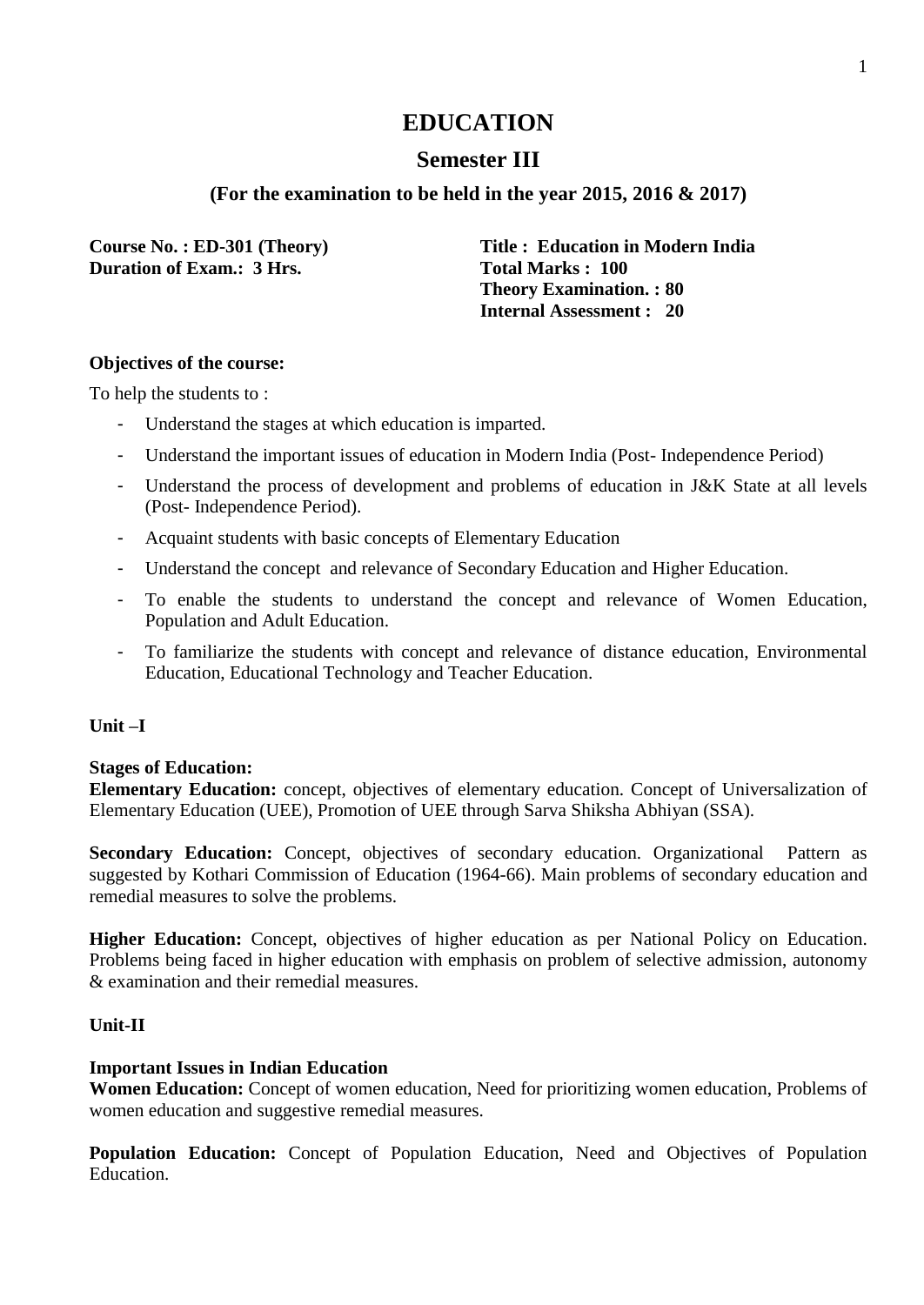**Adult Education:** Concept of adult education, functions of adult education. National Adult Education Programme (NAEP)-Meaning and its features, National Literacy Mission (NLM) objectives and importance.

#### **Unit-III**

#### **Important Issues in Indian Education (Continued)**

**Distance Education:** Concept of distance education, scope of distance education in India. modes of distance education viz.;

- Correspondence Courses and
- Open Learning System.

**Environmental Education:** Concept of environmental education, Need for prioritizing environmental education at various stages of education. Recommendations of National Policy on Education-1986 on environmental education.

**Educational Technology:** Concept of educational technology, Various approaches to implement educational technology towards Quality Education. Role of ICT in education.

#### **Unit –IV**

**Teacher Education:** Concept of teacher education, objectives of teacher education in India. problems of teacher education, Role of NCTE in improving the quality of teacher education in India.

**Evaluation, Assessment and Certification:** Concepts of evaluation, assessment and certification, need for evaluation in Education. Shortcomings in the present system of evaluation and suggestive remedial measures. Continuous and Comprehensive Evaluation (CCE)-concept and problems.

#### **Unit-V**

**Development of Education in the State of Jammu and Kashmir (Post-independence Period) Elementary Education:** Growth of elementary education in the State since Independence. Specific problems of elementary education and remedial measures taken to deal with the problems. **Secondary Education:** Growth of secondary education in the State since Independence. Specific problems of secondary education and remedial measures taken to deal with the problems.

**Higher Education:** Growth of higher education in the state since Independence. Specific problems of higher education and remedial measures to deal with the problems.

#### **Question Paper Setting**

The question paper would contain two types of questions, that is, **Long Answer Type Questions and Short Answer Types Questions**.

There would be **two long answer type questions**, set from each unit; out of which one question will have to be attempted by the students, **unit wise.**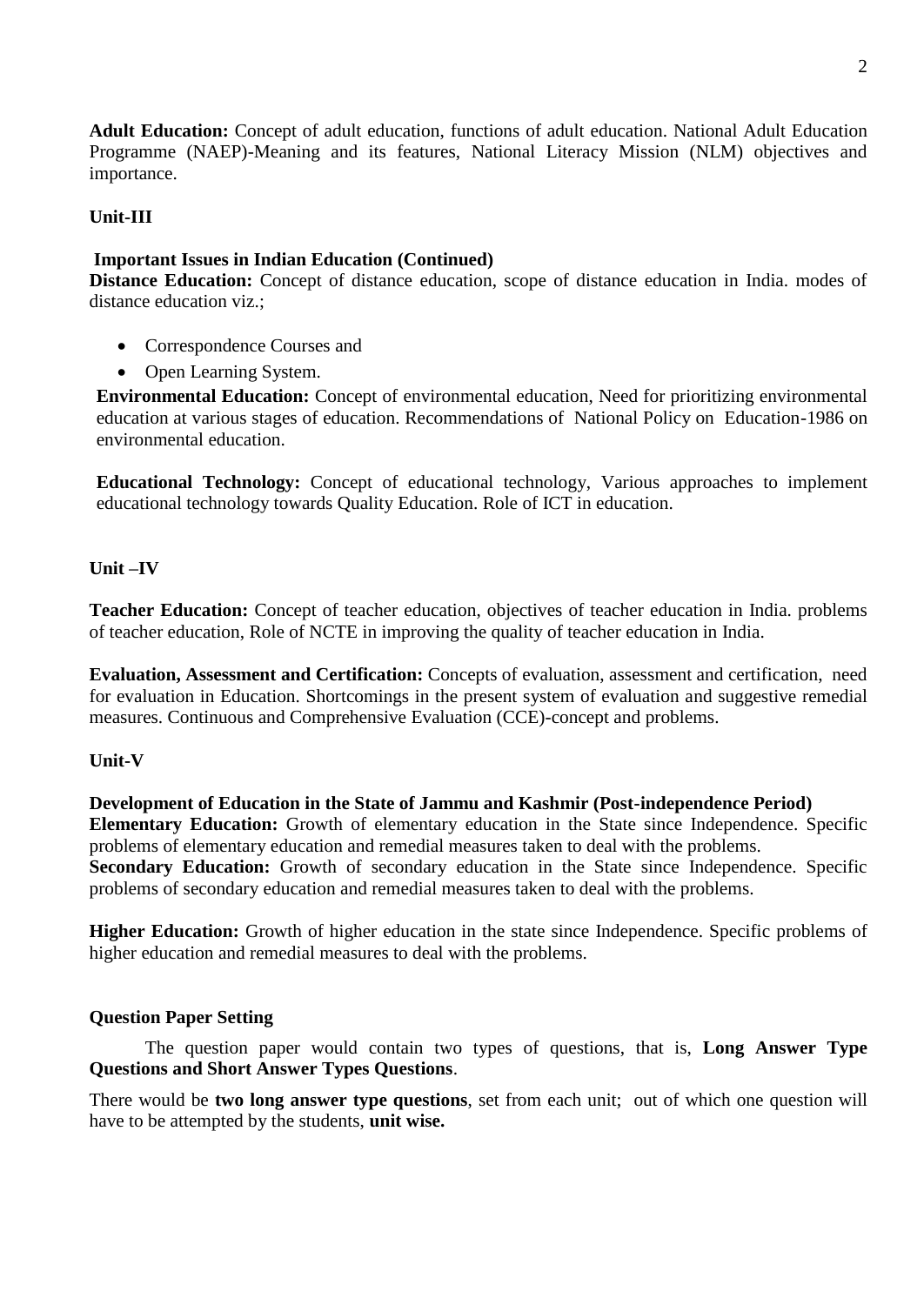Similarly, there would be **two short answer type questions**, set from each unit. The student will have to attempt **one short answer type question** from each unit. In all, students will have to attempt **five long answer type questions** and **five short Answer type questions** out of five units.

Long answer type questions would carry **Sixty marks** (**12 marks, each question**); and

Short answer type questions would carry **fifteen marks** for five questions (**3 marks, each question**). These questions would be set **unitwise** in the question paper, separately.

### (**Answer to short answer type question should not be more than 100 words, each question**).

#### **Internal Assessment (Total Marks : 20)**

20 marks for theory paper in a subject reserved for internal assessment shall be distributed as under :

| (1)  | Class Test                                  | 10 marks                      |
|------|---------------------------------------------|-------------------------------|
| (11) | Two Written Assignments/<br>Project reports | 10 marks<br>$(05$ marks each) |

#### **Books recommended**

- 1. Aggarwal J.C. (1987). Modern Indian education and its problem New Delhi : Arya Book Depot.
- 2. Bhatnagar Suresh and Saxena A. (2002). Modern Indian education and its problem. Meerut : R. Lall Book Depot.
- 3. Bhatia R. L and Ahuja B.N. (2000). Modern Indian education and its problem. Delhi: Surjeet Publications.
- 4. Chauhan C.P.S (2004). Modern Indian education: Policies, progress and problem New Delhi : Kanishka Publisher, Distributors.
- 5. Mohanty Jaganath (2000). Current trends in higher education. New Delhi : Deep and Deep Publications Pvt. Ltd.
- 6. Mohanty Jagannath (2002). Primary and elementary education New Delhi: Deep and Deep Publications Pvt. Ltd.
- 7. Nayak A.K. and Roa V.K. (2002). Primary education. New Delhi :APH Publishing Corporation.
- 8. Reddy K. P. and Reddy D.N. (2002). Environmental Education. New Delhi: Neel Kamal Publications Pvt. Ltd.
- 9. Singha H.S. (1991). School education in India : Contemporary issues and trends New Delhi : Sterling Publishers Pvt. Ltd.
- 10. Shrivastava K.K. (2004). Environmental education: Principles, concepts and management New Delhi : Kaniska Publishers, Distributors.'
- 11. Sharma R.A. (2001). Technological foundation of education : Theory, practice and research. Meerut : R. Lall Book Depot.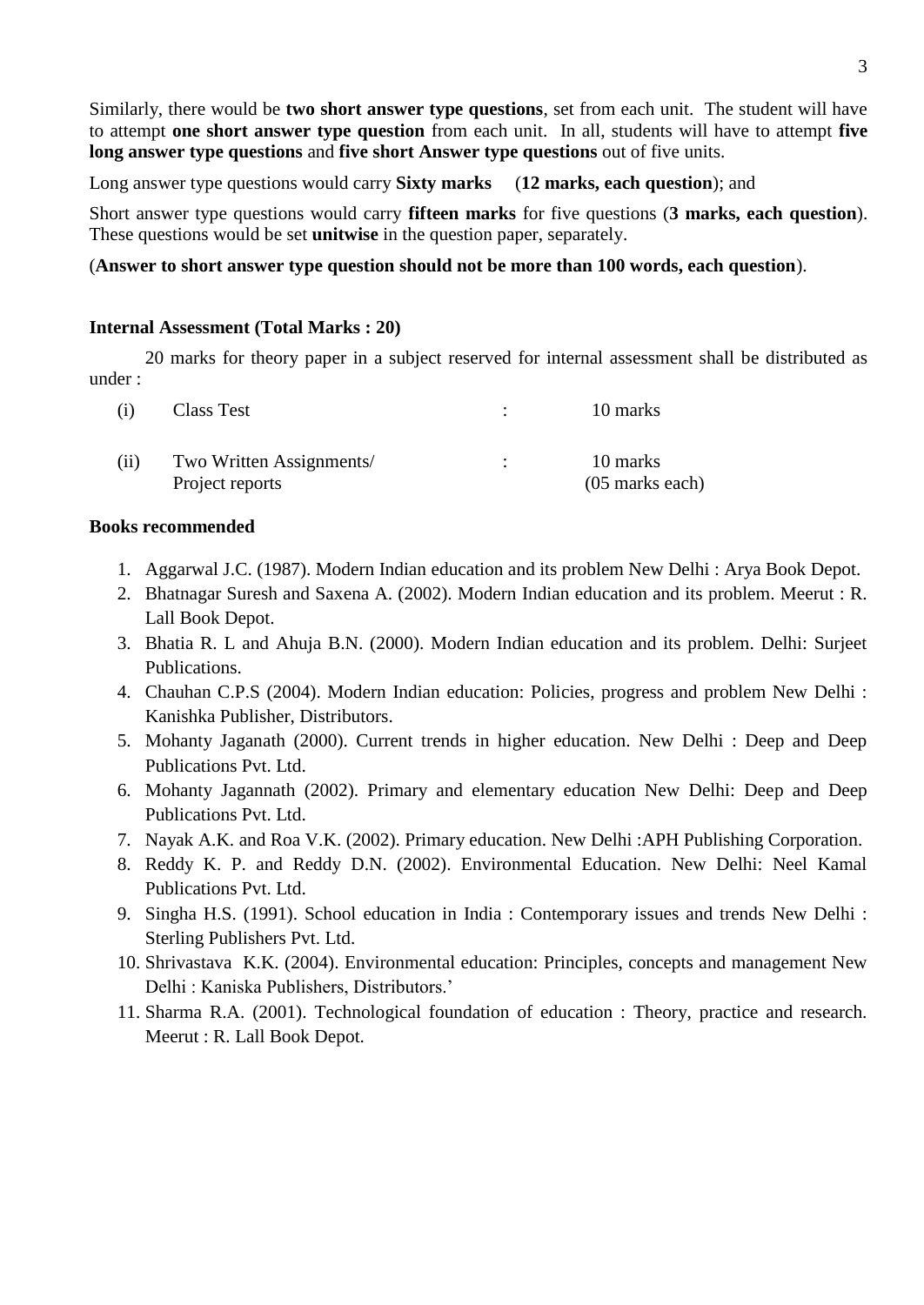## **Semester IV**

## **(For the examination to be held in the year 2016, 2017 & 2018)**

**Duration of Exam.: 3 Hrs.** Total Marks : 100

**Course No. : ED-401 (Theory) Title : Psychological Foundations of Education Theory Examination. : 80 Internal Assessment : 20**

#### **Objectives of the course:**

To help the students to :

- Understand concept of educational psychology and its objectives.
- Understand the methods of studying human behaviour.
- Understand the process of human growth and development through different sequential stages with reference to various changes and educational provisions.
- Acquaint students with various types of special children and educational provisions for these children.
- Understand the concept, types and bases of motivation.
- Understand the concept of adjustment and mechanisms of adjustment.
- Understand the concept of personality, its development and techniques of assessment of personality.
- Acquaint themselves with use of statistics in Education in terms of use and computation of statistical measures like variability, percentiles and correlation.

## **UNIT-I**

## **Educational Psychology and Methods of Studying Behaviour**

Concept of educational psychology, objectives of studying educational psychology,

#### **Methods of studying human behavior**

**Introspection -** Meaning and definitions, process involved in introspection, merits and limitations of the method.

**Observation -** Meaning and definitions, types -controlled and uncontrolled, steps involved during observation **,** merits and limitations.

**Experimental -** Meaning and definitions, characteristics, steps involved in experimental method, merits and limitations.

## **Stages of Human Growth and Development**

Infancy, childhood and adolescence with special reference to physical, intellectual, emotional and social changes, educational provisions for different stages.

## **UNIT-II**

**Special Children, Categories and Educational Provisions Special Children**  Concept , Types. **Gifted and Creative Children**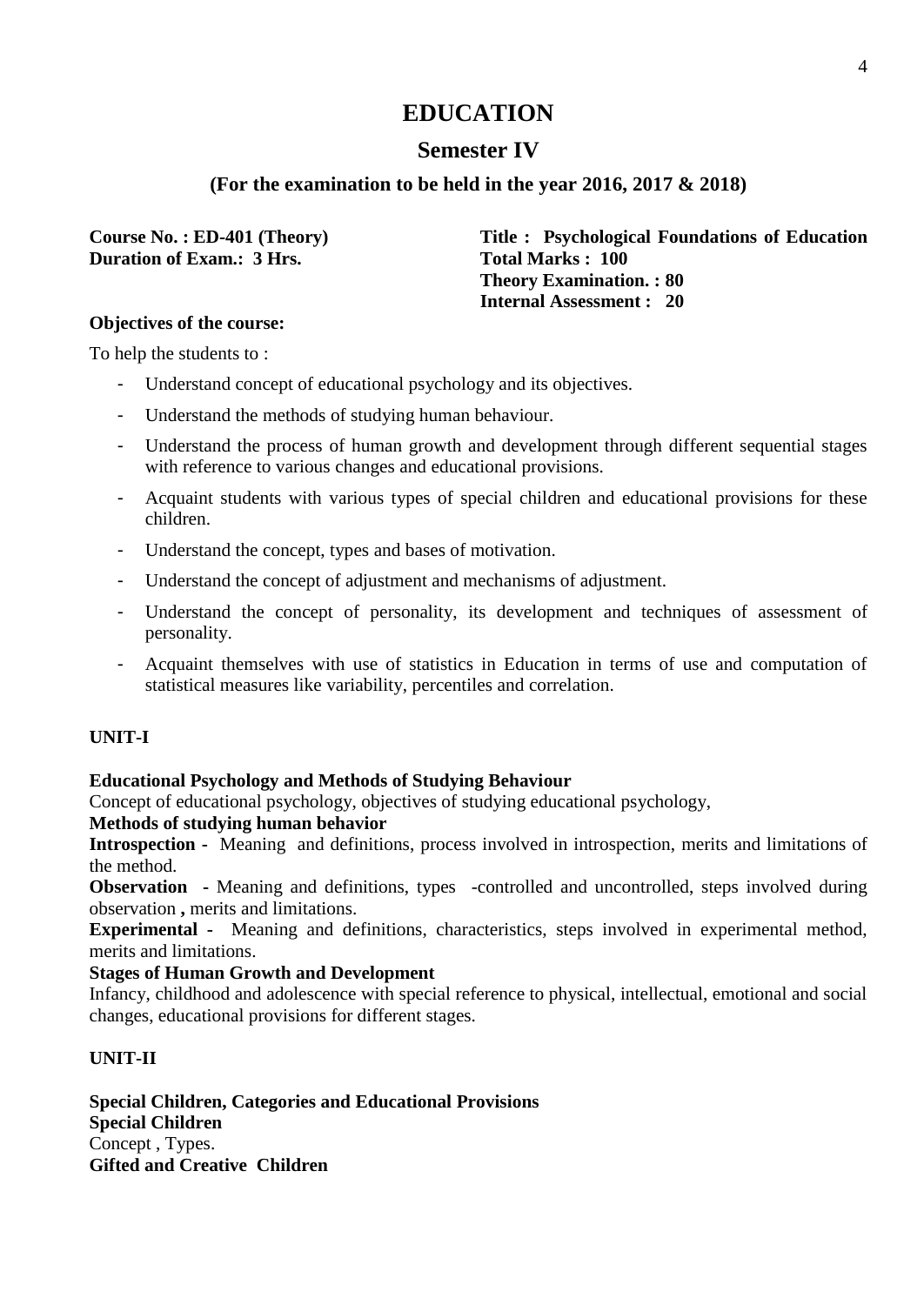Meaning and definitions, difference between gifted and creative children Characteristics of gifted children, identifying gifted children, educational provisions for the gifted children.

## **Delinquent Children**

Concept , causes responsible for delinquent acts among children. Measures to prevent and treat delinquent children.

## **UNIT-III**

#### **Motivation and Adjustment**

Concept : Types of motivation (intrinsic and extrinsic), Bases of motivation-needs (physiological and psychological)and drives

**Adjustment:** Concept, mechanisms of adjustment; rationalization and sublimation

#### **UNIT-IV**

**Personality**  Concept & Types of personality Assessment of Personality **Subjective Techniques** (Anecdotes, Autobiography, Case Study)

**Objective Techniques** (Controlled Observation Structured Interview and Rating Scale) **Projective Techniques** (Thematic Apperception Test-TAT, Rorschach Inkblot Test)

#### **Unit- V**

#### **Statistics and Its Use in Education**

Measures of Variability: concept of measures of Variability, concepts and calculation of Range, Quartiles, Quartile Deviation (Q.D.), Mean deviation and Standard Deviation.

**Percentiles and Percentile Rank:** concepts and calculation of percentiles and percentile rank.

**Correlation:** Concept of correlation, computation of coefficient of correlation of ungrouped data by Rank Difference method (Spearman's method) and Product Moment (Karl Pearson's method)

#### **Question Paper Setting**

The question paper would contain two types of questions, that is, **Long Answer Type Questions and Short Answer Types Questions**.

There would be **two long answer type questions**, set from each unit; out of which one question will have to be attempted by the students, **unitwise.**

Similarly, there would be **two short answer type questions**, set from each unit. The student will have to attempt **one short answer type question** from each unit. In all, students will have to attempt **five long answer type questions** and **five short Answer type questions** out of five units.

Long answer type questions would carry **Sixty marks for five questions** (**12 marks, each question**); and

Short answer type questions would carry **Twenty marks** for five questions (**4 marks, each question**). These questions would be set **unitwise** in the question paper, separately.

(**Answer to short answer type question should not be more than 100 words, each question**).

**Internal Assessment (Total Marks : 20)**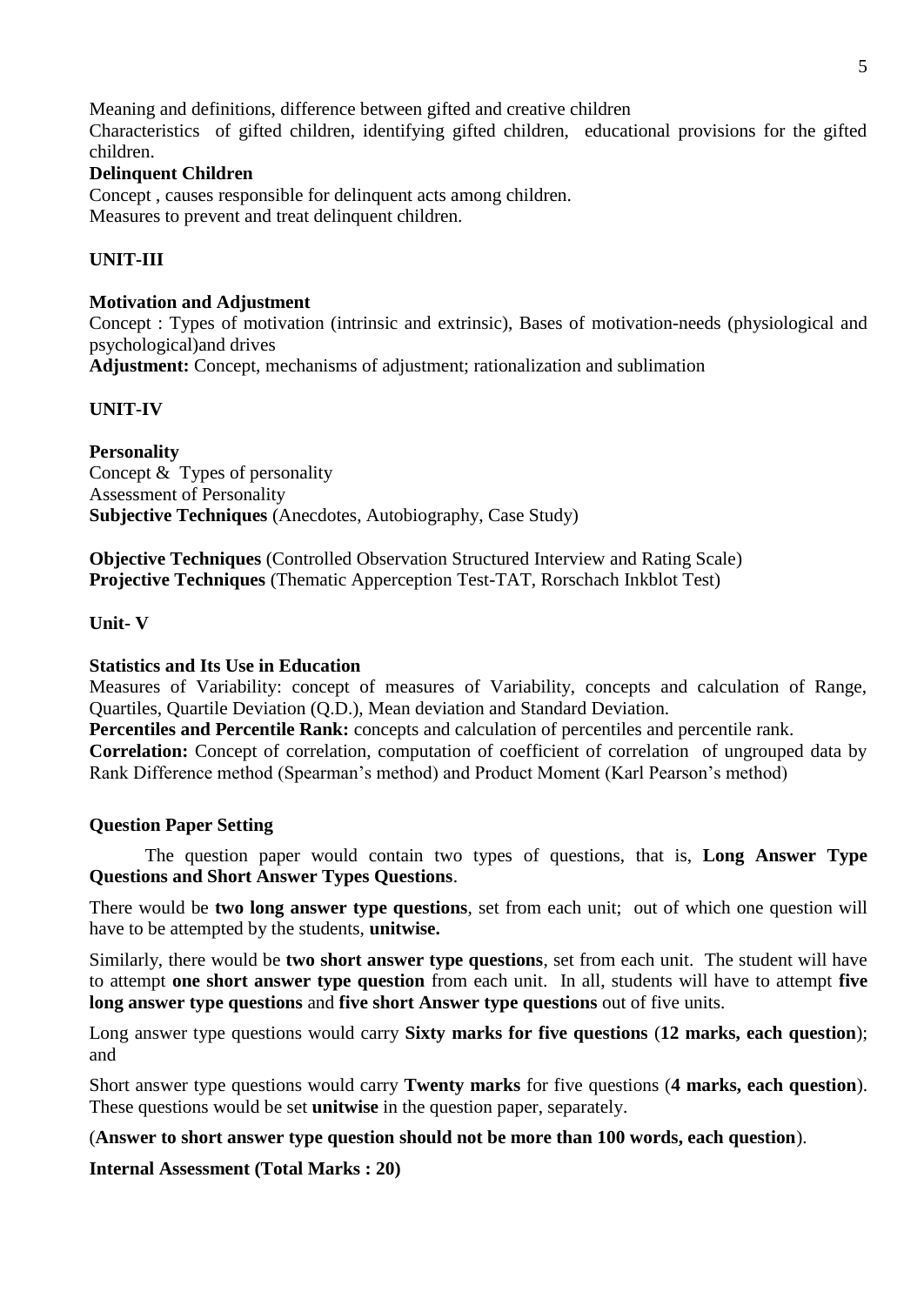20 marks for theory paper in a subject reserved for internal assessment shall be distributed as under :

| (1)  | Class Test                                  | 10 marks                      |
|------|---------------------------------------------|-------------------------------|
| (i1) | Two Written Assignments/<br>Project reports | 10 marks<br>$(05$ marks each) |

#### **Books Recommended**

- 1. Aggarwal, J.C. (2001): Essentials of Educational Psychology. New Delhi: Vikas Publishing House.
- 2. Bhatia, H.R. (1968): Elements of Educational Psychology, 3<sup>rd</sup> Edition, Calcutta, Orient Longman.
- 3. Bhatnagar, Suresh (2001). Advanced Educational Psychology. Meerut : R. Lal Book Depot.
- 4. Bower, Gordon and Hillgard, R. Earnst (1986): Theories of Learning Eastern Economy Edition. New Delhi : Prentice Hall of India.
- 5. Carlson, Neil, R. (1996): "Psychology : The Science of Behaviour" New York : Allyon and Bacon.
- 6. Chauhan, S.S. (1978): Advanced Educational Psychology. New Delhi: Vikas Publishing House Pvt. Ltd.
- 7. Dutt, N.K. (2003). Psychological Foundations of Education. New Delhi: Doaba House.
- 8. Garett, H.E. (1979): Statistics in Psychology and Education. Bombay, Vakils, Feffer and Simons Ltd.
- 9. Guiford JP Fruchter Benjamin (1978) : Fundamental Statistics in Psychology and Education. Singapore : McGraw Hill Company.
- 10.Hurlock, B. Elizabeth (1981). Developmental Psychology A Life Span Approach. New Delhi : TATA McGraw Hill.
- 11.Kuppaswamy (1988). Advanced Educational Psychology. New Delhi : Sterling Publishers.
- 12 Kulshreshtha, S.P. (2001). Educational Psychology. Meerut : R. Lal Books Depot.
- 13.Mangal, S.K. (1999):Advanced Educational Psycho-logy.New Delhi: Prentice Hall of India Pvt. Ltd.
- 14. Morgan, C.T. (1961). An Introduction to Psychology. New York : McGraw Hill.
- 15.Sharma, R.A. (2001). Fundamentals of Educational Psychology. Meerut : R. Lall Book Depot.
- 16Sharma, R.N. (1987). Advanced Educational Psychology. Meerut : Rastogi Publications.
- 17.Verma, L.K. and Sharma N.R. (2007). Statistics in Education and Psychology. Jallandhar : Narindra Publications.
- 18. Woolfolk, Anita (2004). Educational Psychology. 2004 Ninth Ed Indian Reprint Edition (2005) New Delhi: Pearson Education Inc.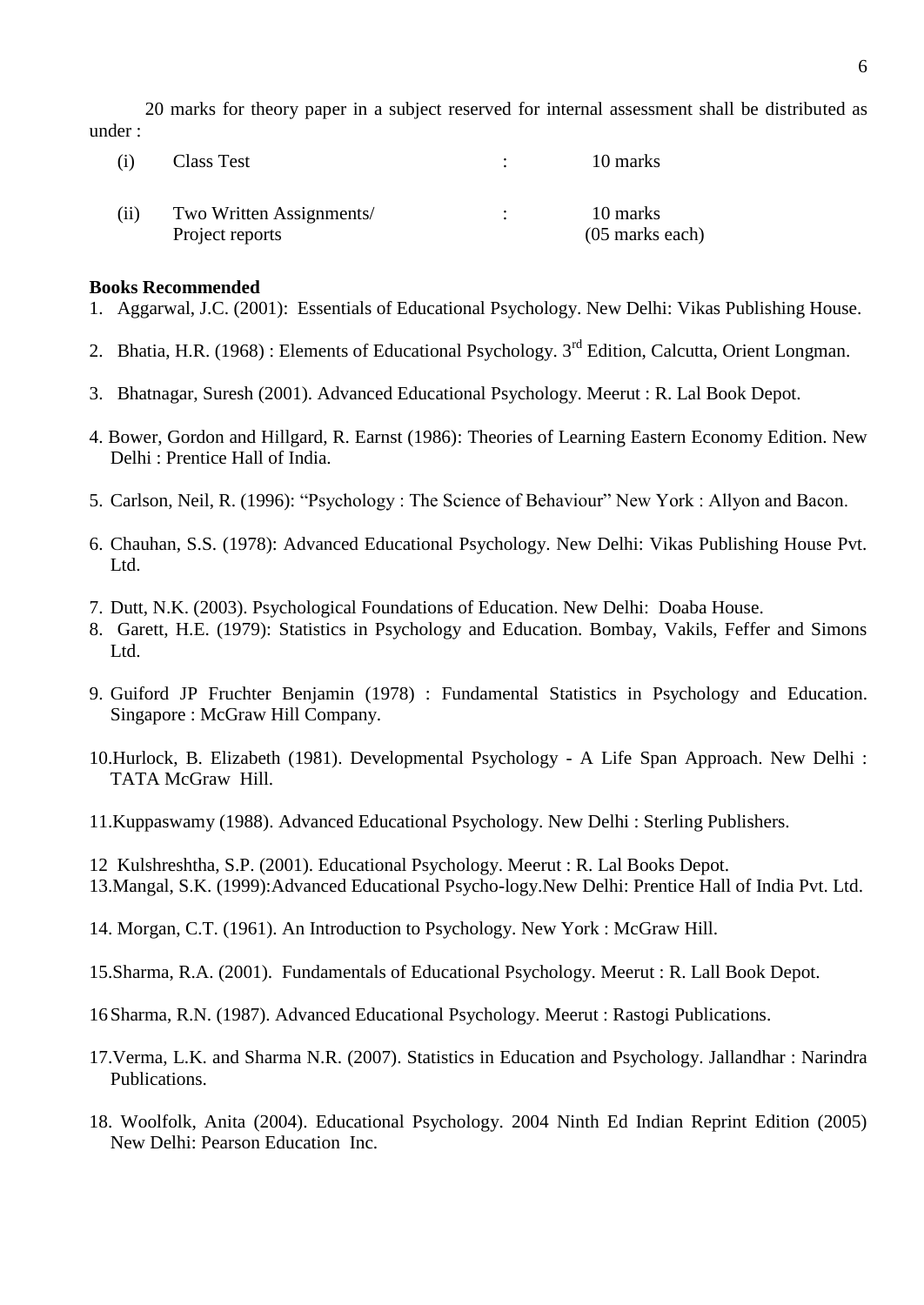## **Semester V**

## **(For the examination to be held in the year 2016, 2017 & 2018)**

**Course No. : ED-501 (Theory) Title : Principles of Education Duration of Exam.: 3 Hrs.** Total Marks : 100

 **Theory Examination. : 80 Internal Assessment : 20**

#### **Course Objectives**

- 1. To enable the students to understand the bases of education.
- 2. To help the students to understand the concept and major philosophies of education.
- 3. To enable the students to understand the contributions made by educational thinkers.
- 4. To appraise the students with major National concerns.
- 5. To enable students to understand various social and educational issues.

#### **Unit –I**

#### **Education, Philosophy & its Bases**

Concept of Education, Distinction between a) Education and Training, b)Education and Instruction, C) Education and Literacy. Bases of Education: Philosophical, Psychological and Sociological. Concept of Philosophy and Educational Philosophy, Relationship between Education and Philosophy. Concept of Knowledge, Reality and Values in context of Educational Philosophy.

#### **Unit –II**

#### **Educational Philosophies**

Idealism: Concept, Salient features, Educational Implications with Reference to Aims, Curriculum, Instructional Techniques, Discipline and Role of Teacher.

Naturalism: Concept, Salient features, Educational Implications with Reference to Aims, Curriculum, Instructional Techniques, Discipline and Role of Teacher.

Pragmatism: Concept, Salient features, Educational Implications with Reference to Aims, Curriculum, Instructional Techniques, Discipline and Role of Teacher.

#### **Unit –III**

### **Educational Thinkers**

Educational Contribution of the following thinkers– with reference to concept of Education, Aims, Curriculum, Instructional Techniques, Discipline and Role of Teachers. J.J.Rousseau John Dewey Swami Vivekananda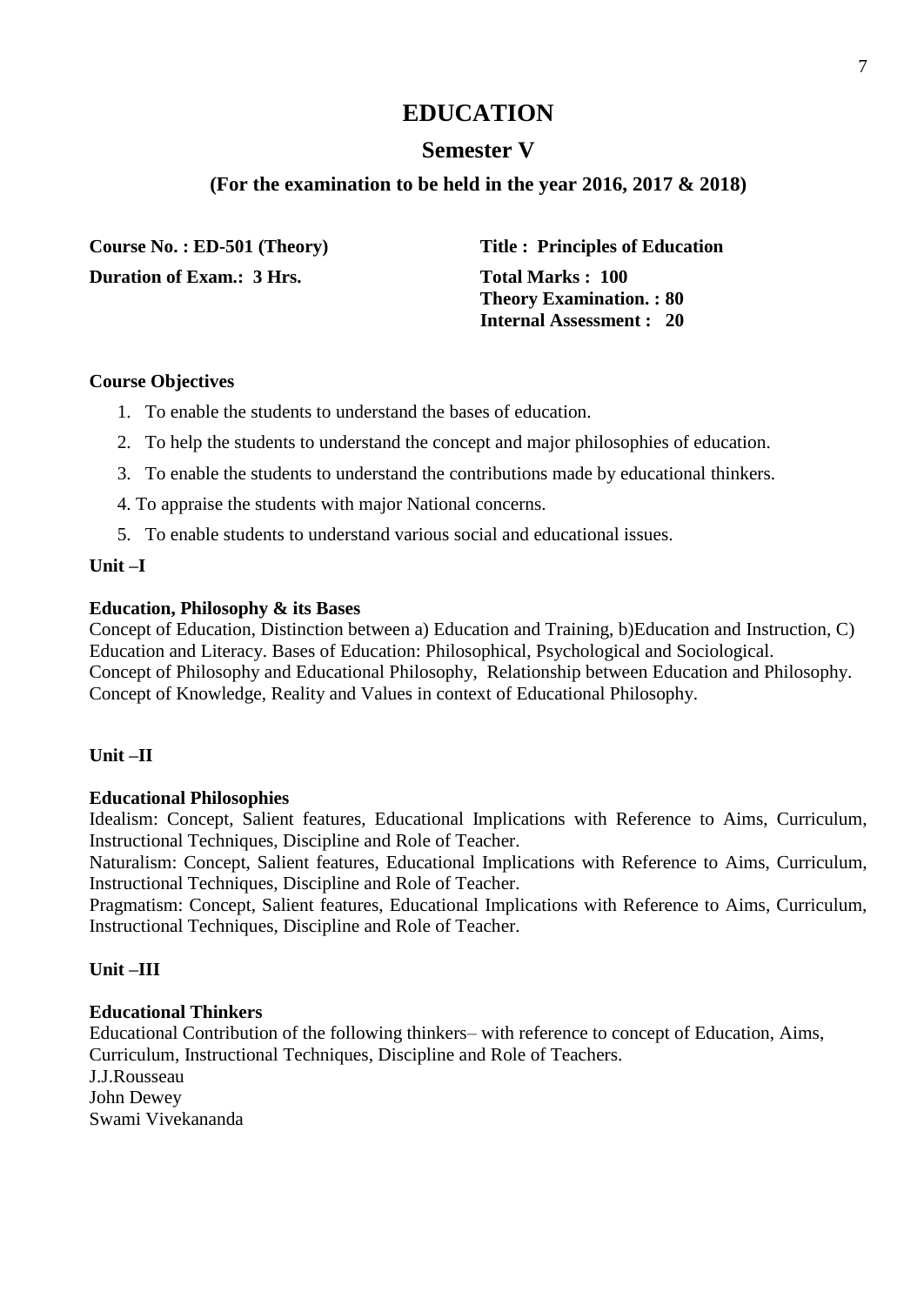#### **Unit –IV Issues in Education**

Education and Democracy : Concept of Democracy, Role of Education in promoting democratic values

Socialistic Pattern of Society : Nature, Objectives, Role of Education for Promoting Socialistic Pattern of Society.

Community and Education : Meaning of Community, Role of Education for Upliftment of Community, Mass Media as a Social Means of Education.

## **Unit –V**

### **New trend in Education and Statistics**

Inclusive Education: Meaning and Significance, Scope and Role of Teacher in inclusive education.

Normal Probability curve: Concept, characteristics and applications.

- i) Calculating standard scores.
- ii) Determining percent of cases against given standard scores.
- iii) Determining percent of cases/Number of scores falling between given score limits.
- iv) Determining percent of cases against above and below given score.

### **Question Paper Setting**

The question paper would contain two types of questions, that is, **Long Answer Type Questions and Short Answer Types Questions**.

There would be **two long answer type questions**, set from each unit; out of which one question will have to be attempted by the students, **unitwise.**

Similarly, there would be **two short answer type questions**, set from each unit. The student will have to attempt **one short answer type question** from each unit. In all, students will have to attempt **five long answer type questions** and **five short Answer type questions** out of five units.

Long answer type questions would carry **Sixty marks for five questions** (**12 marks, each question**); and

Short answer type questions would carry **Twenty marks** for five questions (**4 marks, each question**). These questions would be set **unitwise** in the question paper, separately.

#### (**Answer to short answer type question should not be more than 100 words, each question**).

#### **Internal Assessment (Total Marks : 20)**

20 marks for theory paper in a subject reserved for internal assessment shall be distributed as under :

| $\left(1\right)$ | Class Test                                  | 10 marks                      |
|------------------|---------------------------------------------|-------------------------------|
| (11)             | Two Written Assignments/<br>Project reports | 10 marks<br>$(05$ marks each) |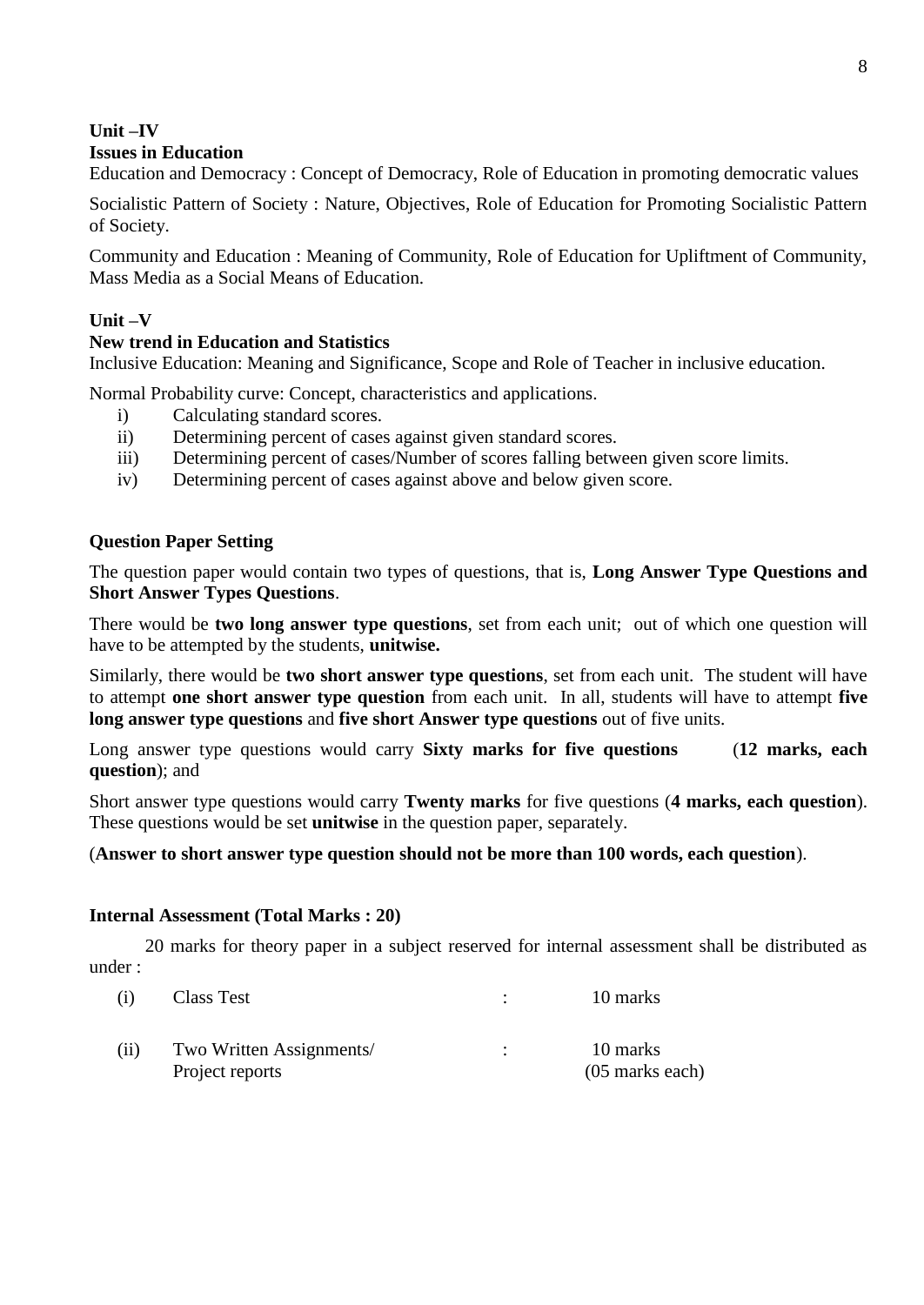#### **REFERENCES:**

Brubacher J.S. (1970) Modern Philosophies of Education, New Delhi: Tata McGraw Hill Publishing Company Ltd.

Chandra S.S. & Sharma (2002) Philosophy of Education, New Delhi : Atlantic Publishers.

Garett, H.E. (1979): Statistics in Psychology and Education. Bombay, Vakils, Feffer and Simons Ltd.

Mathur S.S. (1998) A Sociological Approach to Indian Education, Agra: Vinod Pustak Mandir.

Sharma R.N. (1991) Contemporary Indian Philosophy New Delhi, Atlantic Publishers.

Sharma Yogindra K. (2003) Foundation in Sociology of Education, New Delhi: Kanishka Publishers.

Taneja V.R. (1998) Educational Thinkers, New Delhi : Atlantic Publishers.

Taneja V.R. (1998) Socio-Philosophical Approach to Education, New Delhi: Atlantic Publishers.

Verma, L.K. and Sharma N.R. (2007) : Statistics in Education and Psychology. Jallandhar : Narindra Publications.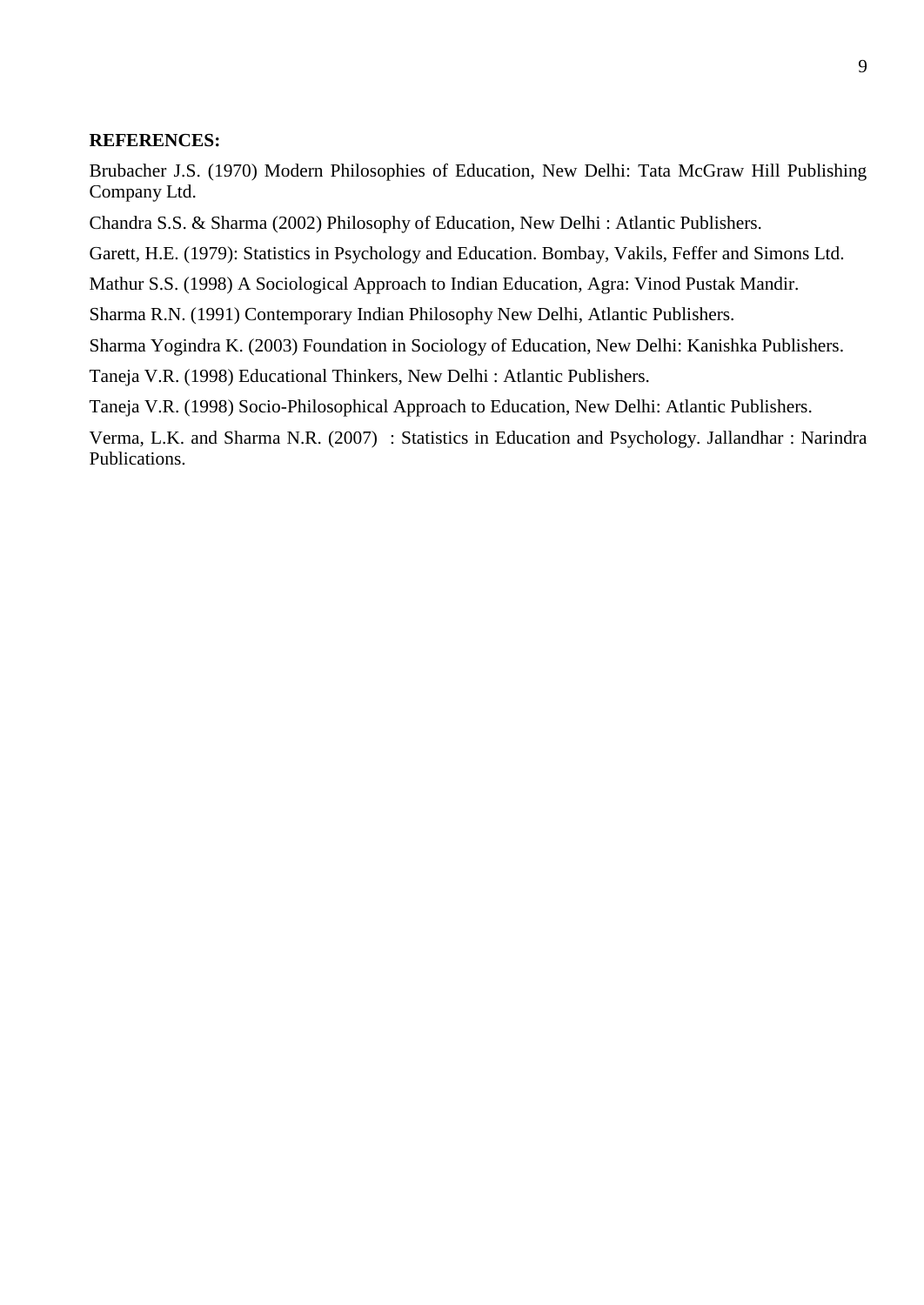## **Semester VI**

## **(For the examination to be held in the year 2017, 2018 & 2019)**

| Course No.: $ED-601$ (Theory)    | Title: Development of Educational System in India                                     |
|----------------------------------|---------------------------------------------------------------------------------------|
| <b>Duration of Exam.: 3 Hrs.</b> | Total Marks: 100<br><b>Theory Examination.: 80</b><br><b>Internal Assessment : 20</b> |

### **Course Objectives:**

To enable the students to gain knowledge about

- 1. The system of Indian Education during Vedic, Buddhist and Medieval periods.
- 2. Britishers influence on Indian Education.
- 3. Impact of British commission and committees on Indian education.
- 4. Growth and development of Education in Post Independence Era.
- 5. New Education Policy and Programme of Action.
- 6. Role of National organization in the field of education.

## **Unit-I:**

## **Education During Ancient and Medieval Period:**

Education during Vedic Period

Concept of Education, Aims, Curriculum, Instructional techniques, Role and Status of Teacher.

Education during Buddhist Period

Concept of Education, Aims, Curriculum, Instructional Techniques, Discipline, Role and Status of Teacher.

Education during Muslim Period

Concept of Education, Aims, Curriculum, Instructional Techniques, Discipline, Role and Status of Teacher.

## **Unit-II:**

## **Education During British Period**

Brief Historical Perspective with reference to Charter Act (1813) & Macalay's (1835) Wood's Despatch (1854) Main Recommendations and its impact on Indian education Sargent Report(1944) Main Recommendations and its impact on Indian education

## **Unit-III:**

## **Education in Post- Independence Era**

Main Recommendations of the following: University Education Commission (1948) Secondary Education Commission (1952-53) Indian Education Commission (1964-66)